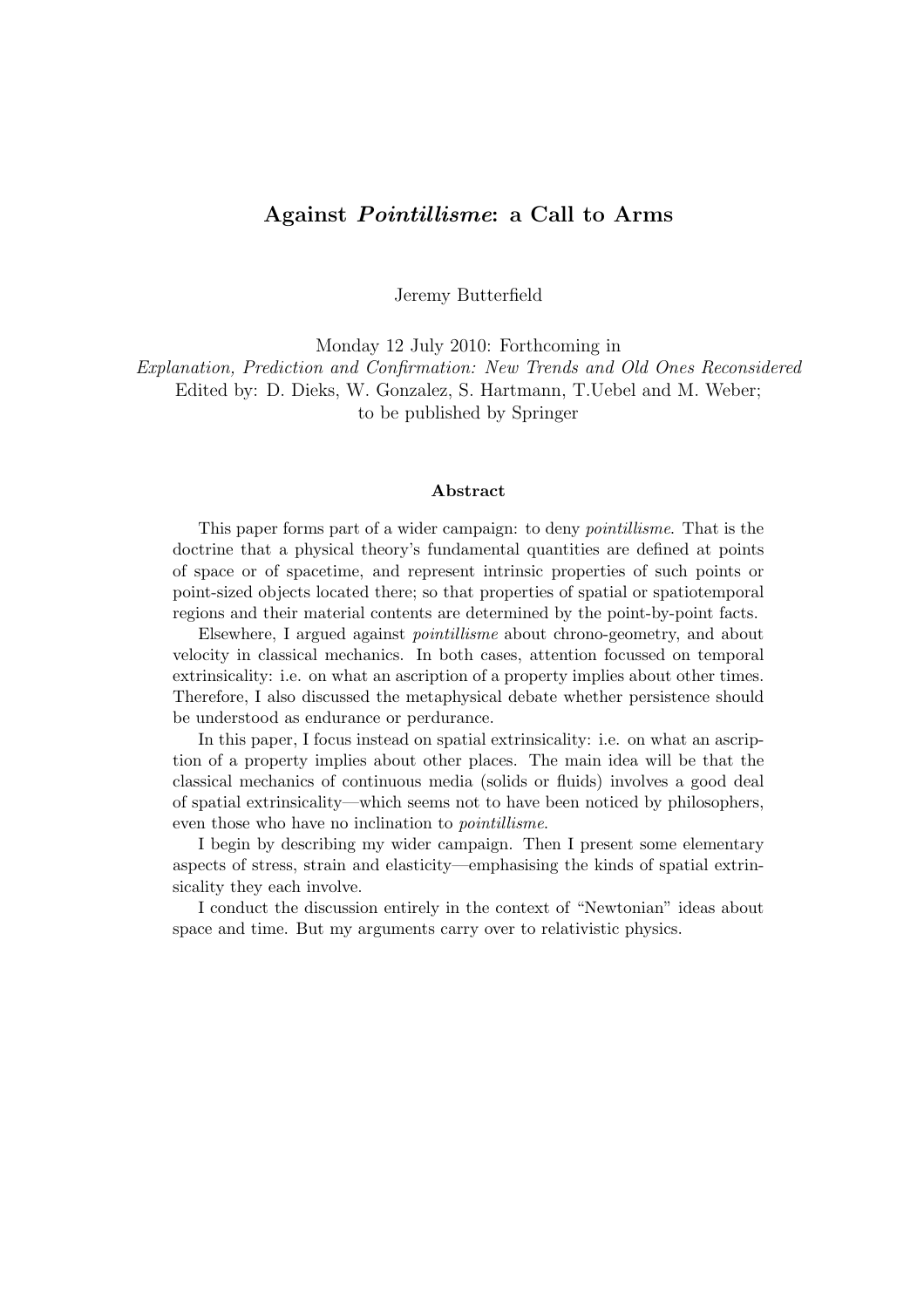# Contents

| $\mathbf 1$    | Introduction                                             |       |                                                                                           | $\mathbf{1}$   |
|----------------|----------------------------------------------------------|-------|-------------------------------------------------------------------------------------------|----------------|
|                | 1.1                                                      |       |                                                                                           | $\overline{2}$ |
| $\overline{2}$ | The wider campaign against <i>pointillisme</i>           |       |                                                                                           | $\overline{5}$ |
|                | 2.1                                                      |       | Avoiding controversy about the intrinsic-extrinsic distinction                            | 5              |
|                |                                                          | 2.1.1 |                                                                                           | $\overline{5}$ |
|                | 2.2                                                      |       |                                                                                           |                |
|                |                                                          | 2.2.1 | Two versions of <i>pointillisme</i> $\ldots \ldots \ldots \ldots \ldots \ldots$           | 6              |
|                |                                                          | 2.2.2 | Mechanics violates <i>pointillisme</i> as regards space                                   | $\overline{7}$ |
| 3              | Stress: extrinsicality from a tensor's order             |       |                                                                                           | 8              |
|                | 3.1                                                      |       |                                                                                           | 9              |
|                | 3.2                                                      |       | The stress tensor $\ldots \ldots \ldots \ldots \ldots \ldots \ldots \ldots \ldots \ldots$ | 10             |
| 4              | Strain: haecceitist kinematics                           |       |                                                                                           | 12             |
|                | 4.1                                                      |       | The description of deformations $\ldots \ldots \ldots \ldots \ldots \ldots \ldots \ldots$ | 13             |
|                | 4.2                                                      |       |                                                                                           | 13             |
| $\bf{5}$       | Elasticity: further along the spectrum of extrinsicality |       |                                                                                           | 14             |
| 6              | Conclusion: yet more extrinsicality                      |       |                                                                                           | 15             |
| $\overline{7}$ | References                                               |       |                                                                                           | 17             |

# 1 Introduction

This paper forms part of a wider campaign: to deny *pointillisme*. That is the doctrine that a physical theory's fundamental quantities are defined at points of space or of spacetime, and represent intrinsic properties of such points or point-sized objects located there; so that properties of spatial or spatiotemporal regions and their material contents are determined by the point-by-point facts.

I will first describe this wider campaign (Section 2). The broad picture is that we should distinguish between temporal extrinsicality, i.e. what an ascription of a property implies about other times, and spatial extrinsicality, i.e. what an ascription of a property implies about other places. Elsewhere, I have proclaimed the former (2004,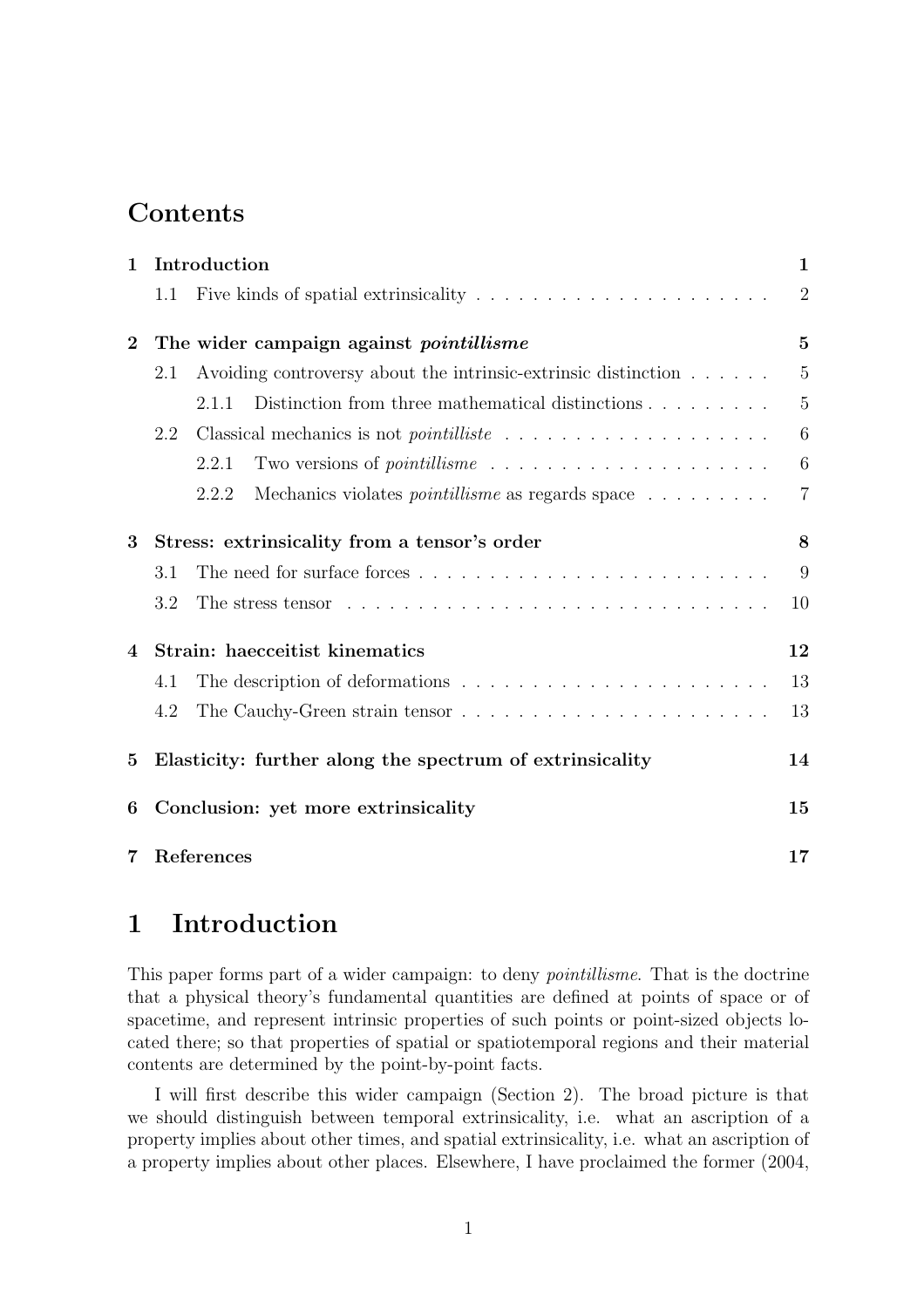2005, 2006a, 2006b). That is, I argued that there is more temporal extrinsicality than the pointilliste admits. This led me to the metaphysical debate whether the persistence of objects over time should be understood as endurance or as perdurance; (and in particular to assessing the so-called 'rotating discs argument' (2006a)).

But here, I will proclaim spatial extrinsicality: the way that an ascription "reaches across space" like extended arms—hence my punning title. My main point will be that classical continuum mechanics gives us many rich examples of spatial extrinsicality: which seem never to have been noticed in analytic metaphysics, even though the relevant physics goes back to Euler. (I will confine myself to the "Newtonian" conception of space and time, as applied to continuum mechanics. This restriction keeps things simple: and at no cost, since both the debate and my arguments carry over to relativistic physics, once one there adopts a space vs. time distinction.)

This paper also forms part of a yet wider and more positive topic, which is of interest to philosophers who feel no attraction for pointillisme. Namely: the philosophical richness of classical mechanics, especially continuum mechanics. This went without saying for the natural philosophers—later divided into physicists and philosophers of nature!—from the time of Newton to about 1910. Thereafter, the conceptual aspects, indeed problems, of the revolutionary quantum and relativity theories grabbed centrestage in the philosophy of nature. But the richness of classical mechanics remains, as emphasized in recent decades by such authors as Truesdell, in mechanics and its history, and Mark Wilson in philosophy (1998, 2006, Chapters 4 to 6). I have no space here, even for a list of topics; but my (2004, Section 2; 2004a, Section 2; 2004b, Section 3f.) give some discussion and references. Here, I just note that even as regards pointillisme, this paper is more positive than its predecessors, in two ways. The second is more important, and deserves a separate Subsection.

First, one main focus of the earlier papers was whether properties of a point (or point-sized object) that are represented by vectors, tensors, connections etc. can be intrinsic to it. Typically, *pointillistes* try to reconcile *pointillisme* with the fact that such properties certainly seem to be extrinsic. So in those papers, I argued that their proposed reconciliations fail. (One main aspect was that their reconciliations involved heterodox construals of the properties. So besides criticizing the reconciliations on their own terms, I urged that once pointillisme was rejected, there was less motivation for heterodoxy.) One really does need extrinsic properties of points, both for chronogeometry (my 2006) and for the concept of velocity in mechanics (2006b). But in this paper I have no pointilliste authors as targets, for the simple reason that the spatial extrinsicality at work in continuum mechanics has not been noticed by metaphysics and so no one has proposed a *pointilliste* reconciliation that I need to rebut.

## 1.1 Five kinds of spatial extrinsicality

We will see that continuum mechanics exhibits *kinds* of extrinsicality which are more varied and richer than the temporal extrinsicality which was centre-stage in the earlier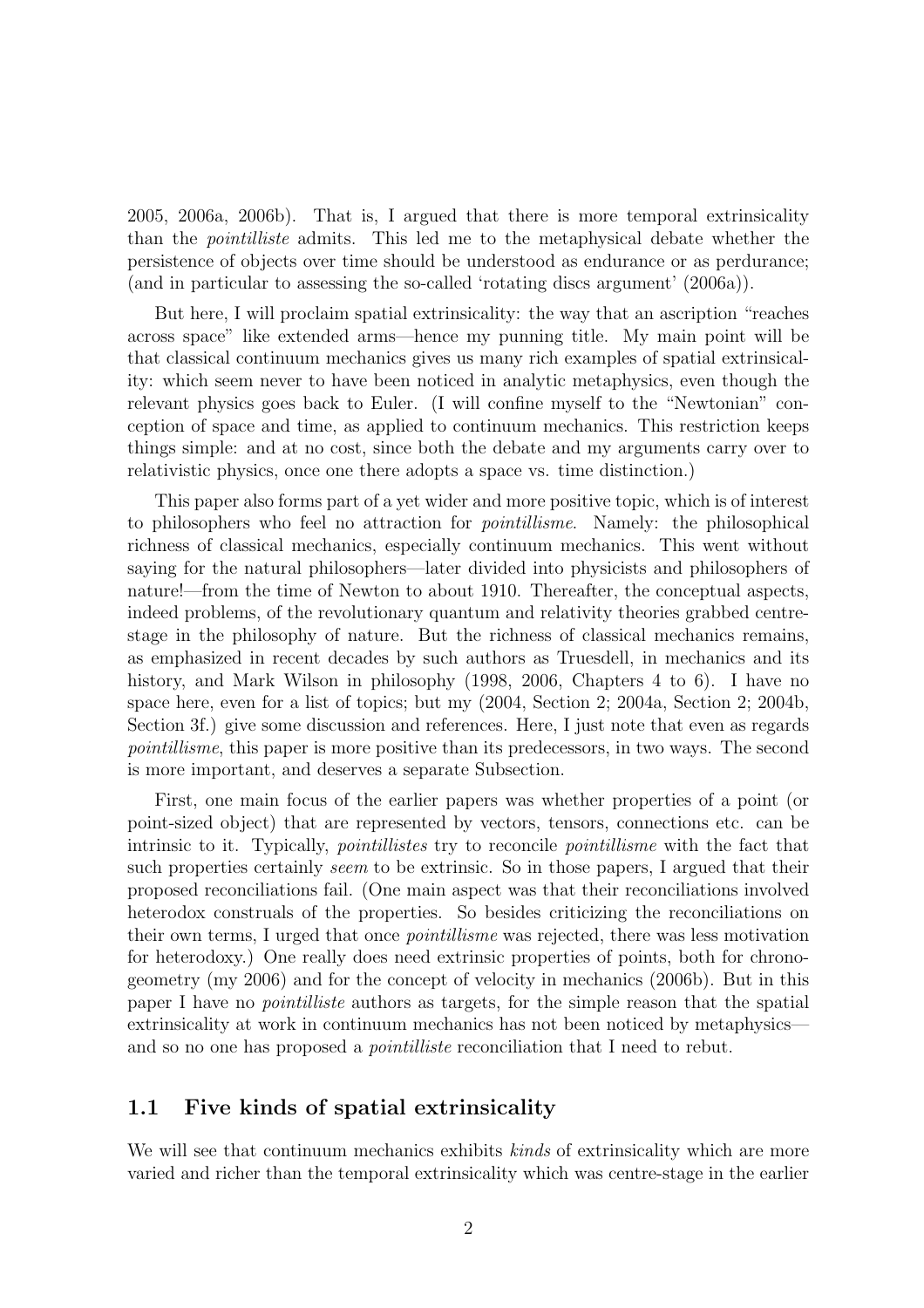papers. There, temporal extrinsicality related to two main topics:

(i) implications about the existence of the same particle at different times, and so the endurance-perdurance debate (especially 2004, 2005, 2006a); and

(ii) the idea of a spectrum of implications, arising from the sequence of successively higher time-derivatives of position (2006a, Section 4.5; 2006b, Sections 3.2, 4.3).

Here in this paper, spatial extrinsicality will not relate to (i). There will of course be an analogue of (ii): a spectrum of extrinsicality due to the sequence of successively higher spatial derivatives. Indeed, there is "more extrinsicality", since one has to consider derivatives not just of position, but also of many other quantities. But more important: we need to recognize that continuum mechanics also involves several other kinds of spatial extrinsicality. This paper will be mostly concerned with a kind which, like (ii), involves a spectrum. This spectrum arises, not from higher derivatives, but from geometric structures such as lines and planes through the spatial point in question (and the angles between them). Taking successively more lines and-or planes through the point yields successively higher-order tensors: another sense of "more extrinsicality". Sections 3, 4 and 5 will give examples. (For simplicity, I will consider only rectilinear coordinates: I just note that curvilinear coordinates would give another source of extrinsicality.)

Space prevents my going into details about continuum mechanics' other kinds of spatial extrinsicality. So let me just list, and then set aside, the following three.

(1) "Measure": In treating quantities like mass and charge, continuum mechanics takes a leaf from modern measure theory (cf e.g. Truesdell 1991, pp. 16-19, 92-94). It attributes a quantity like mass primarily to finite volumes, and takes mass density as a derived quantity, defined by a limiting process. This means the mass-density at a spatial point is spatially extrinsic; (even though it is a scalar quantity—which some discussions wrongly take to imply intrinsicality: cf. Section 2.1.1). Besides, such densities are only defined almost everywhere, in the measure-theoretic sense: making the spatial extrinsicality subtle (cf. my 2006, Sections 3.3.2.B and 4.6).

(2) "Metric": I have also set aside relativity's description of continuous matter (or fields). Here, the idea of mass is replaced by a energy-momentum tensor whose definition depends on the spacetime metric in various subtle ways. This suggests that mass-energy, momentum, stress etc. are best seen as relations of the matter (or field) to spacetime structure. Lehmkuhl (2010) is an excellent discussion of this sort of extrinsicality.

(3) "Topology": Facts about the global topology of space, or spacetime, or of configuration space, can induce another, perhaps more striking, kind of extrinsicality. For it is natural to respond to the kinds already listed by saying that, though they no doubt refute *pointillisme* beyond repair, surely they allow some doctrine of "localism", that takes the bearers of a physical theory's fundamental quantities to be, not pointillisme's points (or point-sized bits of matter), but rather: arbitrarily small spatial or spacetime regions (or correspondingly small bits of matter). Thus localism might be defined as claiming that the state assigned by a physical theory to (the systems within) a spa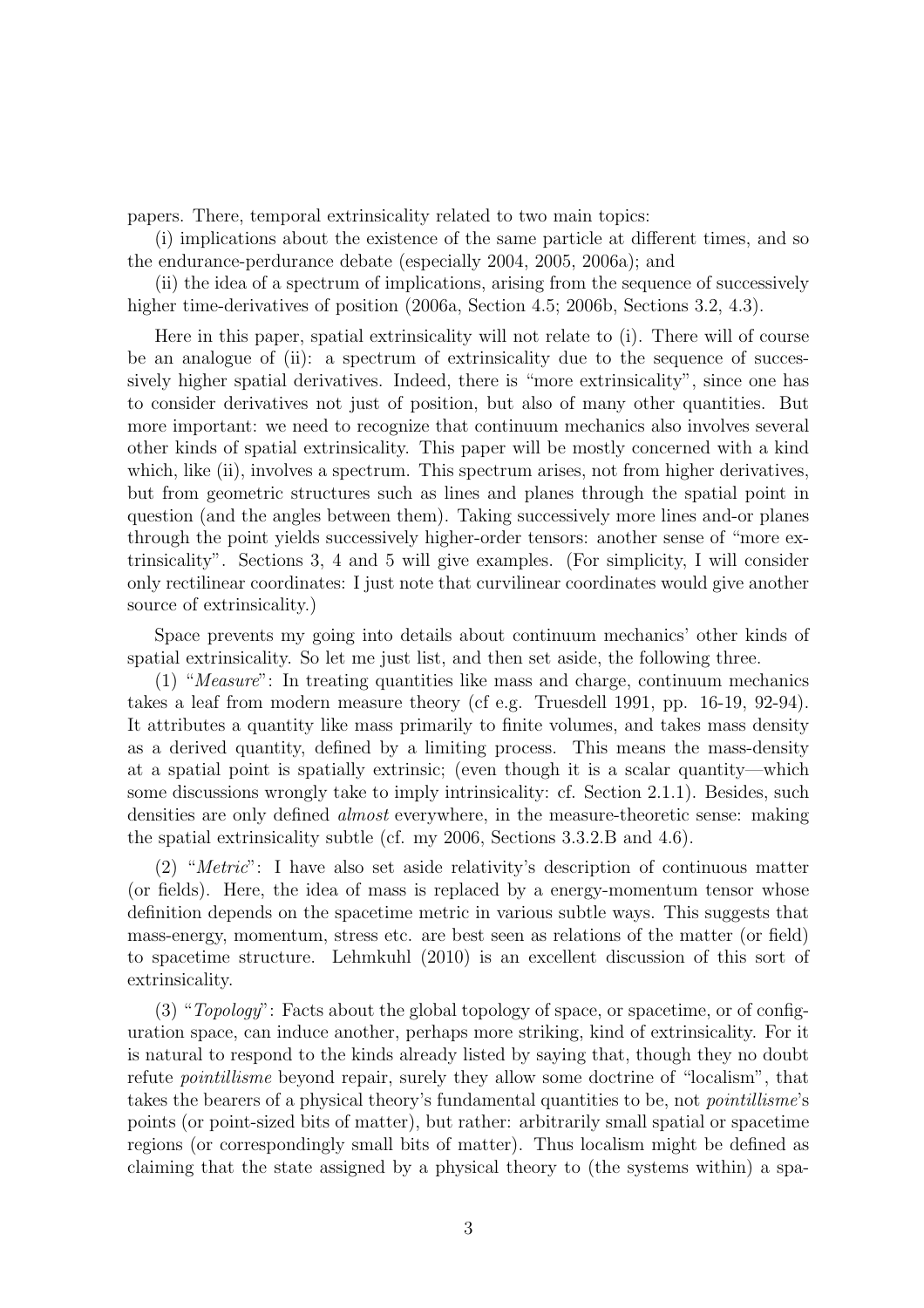tial or spacetime region  $R$  is determined by (supervenient upon) the states assigned to the elements of a covering of R consisting of arbitrarily small open sets. And this looks to be compatible with the kinds of extrinsicality so far listed. (In particular, my own earlier proclamation of temporal extrinsicality proposed such a localism as appropriate for an anti-pointilliste defence of perdurance as an account of persistence: 2006a, Section 4.) But in electromagnetism, global topological facts can lead to phenomena (most famously, the Aharonov-Bohm effect) which seem best interpreted in terms of holonomies (values of integrals around loops), thus violating localism. (Myrvold (2010) is an excellent discussion: what I have dubbed 'localism', he calls 'patchy  $separability'.$ <sup>1</sup>

To sum up: continuum classical mechanics involves at least five kinds of spatial extrinsicality. Namely: the three kinds (1) to (3) just listed, and the two I first mentioned:

(4) "Derivatives": The spectrum of extrinsicality due to successively higher spatial derivatives;

(5) "Orders": The spectrum of extrinsicality due to successively higher order tensors.<sup>2</sup>

This paper will focus on (5). Indeed, most of my points will flow from the fact that continuum mechanics embraces spatial extrinsicality due to surface forces, acting at a point, with respect to a surface through that point. In Section 3, this idea will be encapsulated in the stress tensor. (In short, stress is a codification of the forces acting at a point.) Besides, by considering successively higher order tensors, we get a spectrum of extrinsicality. This is illustrated in Section 5 by elasticity. Elasticity relates stress to strain: which, in short, is a codification of how a continuous body is distorted at the point. So as a preliminary to discussing elasticity, I need to discuss strain, in particular the strain tensor. I do this in Section 4: where we see yet another philosophical aspect of classical mechanics—that it treats the identity of particles as primitive in the sense of distinguishing a configuration and its permuted image, even if the permutation shifts only indistinguishable particles.

<sup>2</sup>Although I here have no space to relate these kinds to each other, it is clear that this would be a good project.

<sup>1</sup>You might object that electromagnetism is a different theory than continuum mechanics, so that presumably the latter is free of this kind of extrinsicality. I think this objection is valid only in letter, not in spirit. Without going into details, I would say, as regards 'the letter': though mechanics does invoke holonomies in explanations, I concede that, at least so far as I know, holonomies are not interpretatively essential to mechanics, in the way they seem to be for electromagnetism. But as to 'the spirit': continuum mechanics is not a conceptually closed theory, since the treatment of many topics, such as a body's restorative forces or its expansion under heat, inevitably leads to other theories of classical physics, such as thermodynamics and electromagnetism—as the Chapter titles of any of the more comprehensive treatises attest. So when interpreting continuum mechanics, it is artificial—indeed, merely a unconscious reflection of a common pedagogic restriction—to set aside these adjacent theories. Indeed the holonomy interpretation of the classical electromagnetic field is similarly based on considering adjacent theories; in that case, the quantum mechanics of a particle in such a field. For more discussion, cf. e.g. my (2004, Section 2.2), and Belot (1998, Section 5).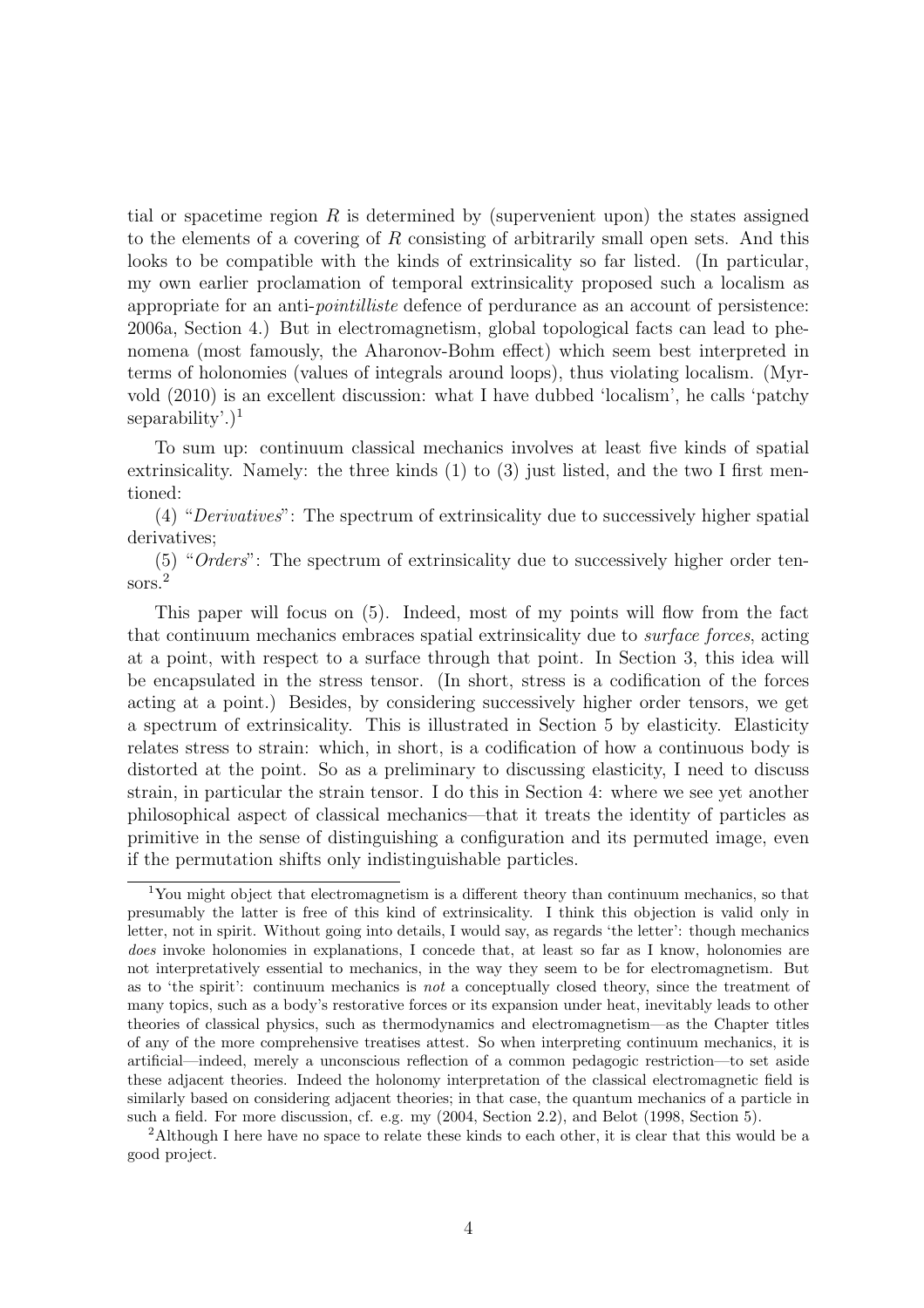## 2 The wider campaign against *pointillisme*

My earlier papers described this wider campaign, in particular how it relates to the debate whether persistence should be understood as endurance or perdurance. So here I shall just say, and in part repeat, what little is needed for later Sections.

## 2.1 Avoiding controversy about the intrinsic-extrinsic distinction

My campaign does not need to take sides in the ongoing controversy about how to analyse, indeed understand, the intrinsic-extrinsic distinction. In this paper, I can make do with a much clearer distinction, between a species of extrinsic property that Lewis (1983, p. 114) dubbed 'positive extrinsic', and the rest.

The positive extrinsic properties are those that imply *accompaniment*, where something is accompanied iff it coexists with some wholly distinct contingent object. So the negation of this is: properties that are compatible with being unaccompanied, i.e. being the only contingent object in the universe (for short: being lonely). Lewis pointed out (against a proposal of Kim's) that, since loneliness is itself obviously extrinsic, this distinction is not the same as the intrinsic-extrinsic distinction; though 'almost any extrinsic property that a sensible person would ever mention is positive extrinsic' (1983, p. 115). But this distinction is enough for me. That is, I can take pointillisme to advocate properties that are intrinsic in the weak sense of being not positively extrinsic (i.e. being compatible with loneliness). So this makes my campaign's claims, i.e. my denial of pointillisme, logically stronger; and so I hope more interesting. Anyway, my campaign makes some novel proposals about positive extrinsicality. As we saw in Section 1, I distinguish temporal and spatial (positive) extrinsicality; and in this paper, I will propose degrees of (positive) spatial extrinsicality.

#### 2.1.1 Distinction from three mathematical distinctions

Both (a) the murky intrinsic-extrinsic distinction, and (b) the clearer distinction between positive extrinsics and the rest, are different distinctions from three that are made within mathematics and physics, especially in those parts relevant to us: viz. pure and applied differential geometry. The first of these distinctions goes by the name 'intrinsic'/'extrinsic'; the second is called 'scalar'/'non-scalar', and the third is called 'local'/'non-local'. Though my previous papers used only the third distinction, this paper will use the second and third. These distinctions are as follows.

(i): The use of 'intrinsic' in differential geometry is a use which is common across all of mathematics: a feature is intrinsic to a mathematical object if it is determined (defined) by just the object as given, without appeal to anything extraneous—in particular a coordinate system, or an embedding of the object into another. For example,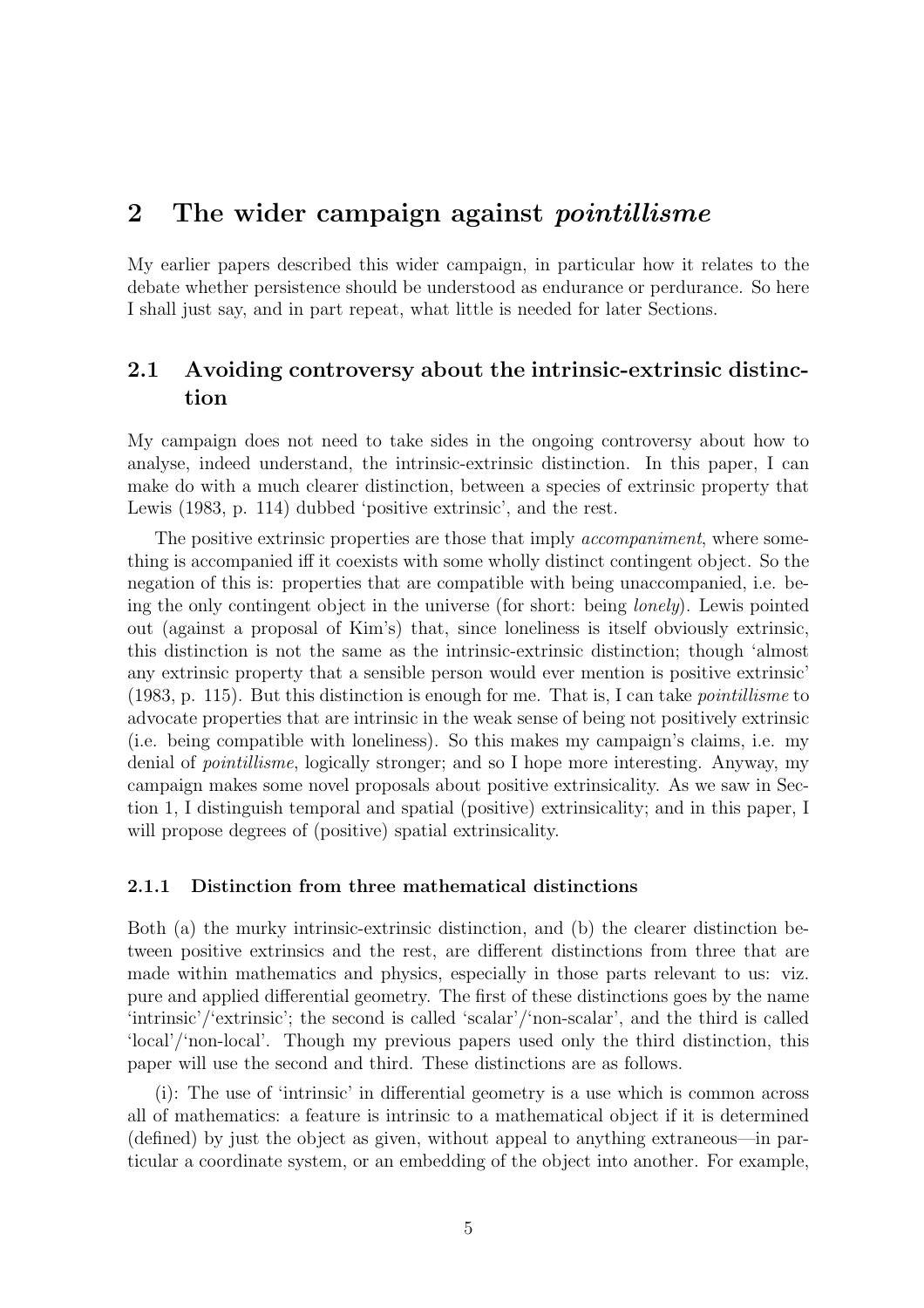we say that the intrinsic geometry of a cylinder is flat; it is only as embedded in  $\mathbb{R}^3$ that it is curved.

(ii): Differential geometry classifies quantities according to how they transform between coordinate systems: the simplest case being scalars which have the same value in all coordinate systems. We will not need the algebraic details of how the other cases—vectors, tensors, connections etc.—transform. But we will need some basic ideas about the geometric ideas that underly the transformation rules. For these are all about choosing appropriate lines and planes through the point in question—e.g. three orthogonal axes to define a local coordinate system—by which to give numerical and so algebraic expression to the quantity (vector or tensor etc.). So the geometric ideas behind the transformation rules are the source of the spectrum of spatial extrinsicality announced in Section 1.1. Besides, according to (i)'s mathematical usage, the choice of lines and planes through a point is extrinsic to it. So here (i)'s usage of 'extrinsic', and my philosophical usage, mesh well; (though in general the philosophical distinctions, both (a) and (b), are different from the three mathematical ones).

(iii): Differential geometry uses 'local' (as vs. 'global') in various ways. But the central use is that a mathematical object or structure is local if it is associated with a point by being determined (defined) by the structures defined on any neighbourhood, no matter how small, of the point. For example, the instantaneous velocity of a pointparticle at a spacetime point, and all the higher derivatives of its velocity, are local since their existence and values are determined (in the usual way as a limit of quotients of differences) by the particle's trajectory in an arbitrarily small neighbourhood of the point. Similarly, for countless other examples of a derivative, or higher derivative, of a quantity at a point. This suggests that these derivatives represent an extrinsic property of the point, even if the original quantity was intrinsic to it. I agree. And my previous papers discussed:

(i): how the sequence of derivatives suggests a spectrum of extrinsicality; and

(ii): how the derivative's being mathematically local makes the extrinsicality very mild: to take again the example of velocity, one might say that instantaneous velocity, acceleration and all higher derivatives, are 'hardly extrinsic'.

## 2.2 Classical mechanics is not *pointilliste*

#### 2.2.1 Two versions of pointillisme

I should distinguish a weaker and a stronger version of pointillisme. They differ by:

(i) the weaker version taking 'point' in pointillisme to mean spatial point; and so denying spatial extrinsicality;

(ii) the stronger version taking 'point' in pointillisme to mean spacetime point; and so denying temporal as well as spatial extrinsicality.

Previous papers rebutted the stronger version; (this involved rebutting the rotating discs argument, so that one can understand persistence as perdurance). Here I rebut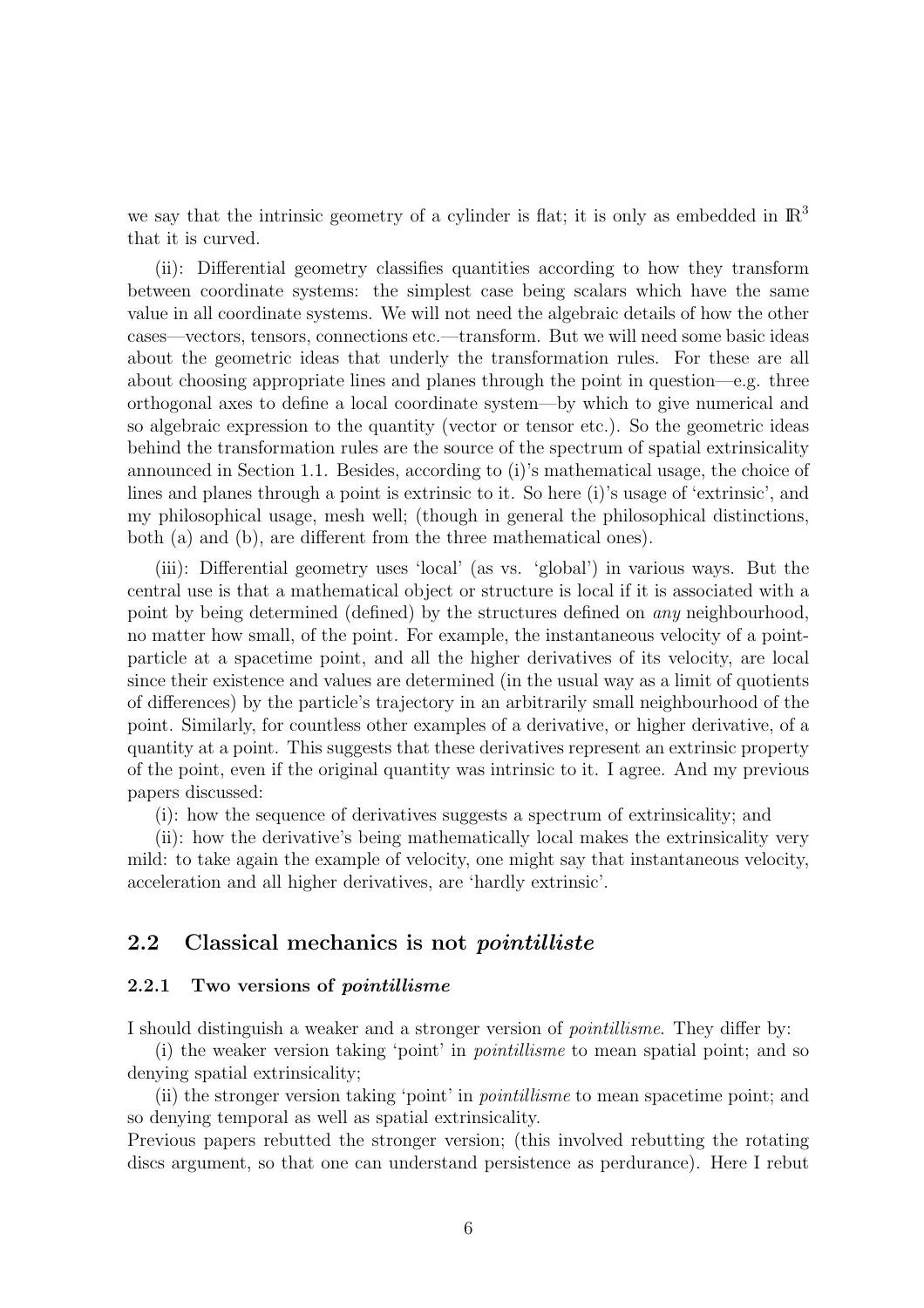the weaker one.

Thus I take 'pointillisme as regards space' to be, roughly, the doctrine that the instantaneous state of the world is fully described by all the intrinsic properties, at that time, of all spatial points and-or point-sized bits of matter. Here, 'intrinsic' means 'spatially intrinsic'. That is, attributing such a property to an object carries no implications about spatially distant objects; but it can carry implications about objects (perhaps temporal parts of the given object) at other times.

On the other hand: I take 'pointillisme as regards spacetime' to be, roughly, the doctrine that the history of the world is fully described by all the intrinsic properties of all the spacetime points and-or all the intrinsic properties at all the various times of point-sized bits of matter (either point-particles, or in a continuum). And here 'intrinsic' means just the negation of Lewis' 'positive extrinsic'. So it means 'both spatially and temporally intrinsic': attributing such a property carries no implications about objects at other places, or at other times.

It is of course a delicate matter to relate either version of pointillisme to the content of specific physical theories. One naturally asks for example, how philosophers' idea of an intrinsic property relates to the idea of a physical quantity. Here my tactic will be the obvious one: to formulate pointillisme as a doctrine relativized to (i.e. as a property of) a given physical theory. Thus I will take this paper's target, pointillisme as regards space, to be a trio of claims about a physical theory, as follows.

- (a): the fundamental quantities of the theory are defined at points of space;
- (b): these quantities represent intrinsic properties of such points;

(c): models of the theory—i.e. in physicists' jargon, solutions of its equations, and in metaphysicians' jargon, possible worlds according to the theory—are fully defined by a specification of the quantities' values at all spatial points for all the various times.

So, putting  $(a)-(c)$  together: the idea is that the theory's models (or solutions or worlds) are something like conjunctions or mereological fusions of "ultralocal facts", i.e. facts at points. Similarly, pointillisme as regards spacetime would be a trio of claims, but substituting 'spacetime points' for 'spatial points'.

#### 2.2.2 Mechanics violates pointillisme as regards space

Though I have not made a systematic survey, there is no doubt that *pointillisme*, as regards either space or spacetime, is prominent in recent analytic metaphysics of nature, especially of neo-Humean stripe. The prime example is the metaphysical system of David Lewis, which is so impressive in its scope and detail: one of his main metaphysical theses, 'Humean supervenience' (1986, pp. ix-xvi; 1994), is a version of pointillisme as regards spacetime. More specifically, I think many metaphysicians believe that classical physics—or at least classical mechanics—satisfies pointillisme, at least as regards space; (though perhaps not as regards spacetime, because of the rotating discs argument).

I agree that there are some considerations in favour of this belief, even the stronger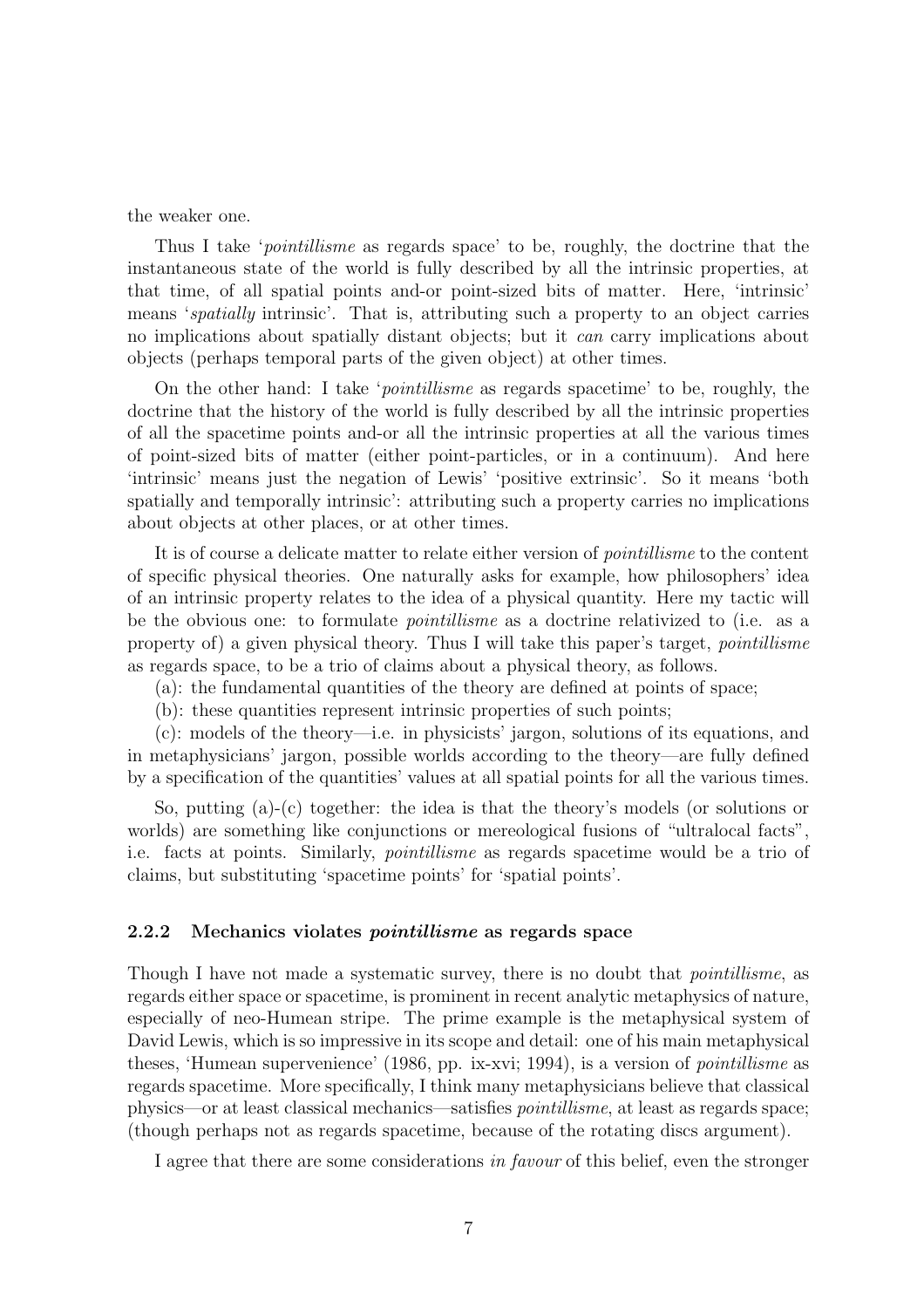belief about all of classical physics not just classical mechanics. Most of the quantities of most classical physical theories are defined at points of space or spacetime, with models being defined by those quantities' values at the various points. Witness the endemic use of functions on space or spacetime, governed by differential equations. This supports (a) and (c) in pointillisme's defining trio of claims. Besides, classical physics is free of various kinds of "holism", and so anti-pointillisme, that are suggested by entanglement in quantum theory; (as is often remarked: e.g. Teller (1986), Healey (1991, p. 408f.), Esfeld (2001, Chapter 8)). I say 'kinds' because the basic fact of entanglement—that the pure state of a composite system (a "whole") is not determined by the states of its components ("parts")—manifests differently in different settings: e.g. (i) in the frame-dependent description of systems in relativity (Myrvold 2002, 2003, 2009), (ii) in heterodox versions of quantum theory such as pilot-wave theory (e.g. Holland 1993, Chapter 7).

Nevertheless, this belief in pointillisme is false, even just for classical mechanics. The flaw lies in claim (b). I already mentioned in Section 1.1 five reasons why (b) is falsefive kinds of spatial extrinsicality; (though one reason, viz. my (3), applied in the first instance to branches of classical physics other than mechanics). As I announced there, I will not develop all these reasons: I will just concentrate on one which, though very familiar in the mechanics textbooks, has (as far as I know) been wholly ignored in the philosophical literature. Namely, continuum mechanics embraces spatial extrinsicality due to surface forces, acting at a point, with respect to a surface through that point. We will first see this in Section 3's discussion of the stress tensor. After that, by considering successively higher order tensors, we will get a spectrum of extrinsicality. I emphasize that all the formalism to follow was established by figures such as Euler and Cauchy between 1770 and 1825; though I shall report it in modern guise, in particular using vector calculus.<sup>3</sup>

So to sum up: my complaint against the widespread metaphysical view that classical mechanics is *pointilliste* as regards space is that, although *pointillisme*'s claims (a) and (c) mostly hold good for classical mechanics, claim (b) is endemically false. Furthermore, one main reason why it is false was known already by 1825—but seems to have been wholly ignored in the philosophical literature.

## 3 Stress: extrinsicality from a tensor's order

In all that follows, I must be brief about technicalities. So I will assume the ideas of tensor algebra and tensor calculus on  $\mathbb{R}^3$ , taken as our model of physical space. But I need only consider orthonormal bases and reference frames, and so can suppress the distinction between contravariance and covariance (upper and lower indices): I will use lower indices. More generally, I will follow the exposition, and level of rigour, of

 ${}^{3}$ For the history of vectors and vector calculus, cf. Crowe (1967). I stress again that this physics was not overturned by the advent of relativity: although I will ignore relativity, all my arguments apply equally to relativistic continuum mechanics.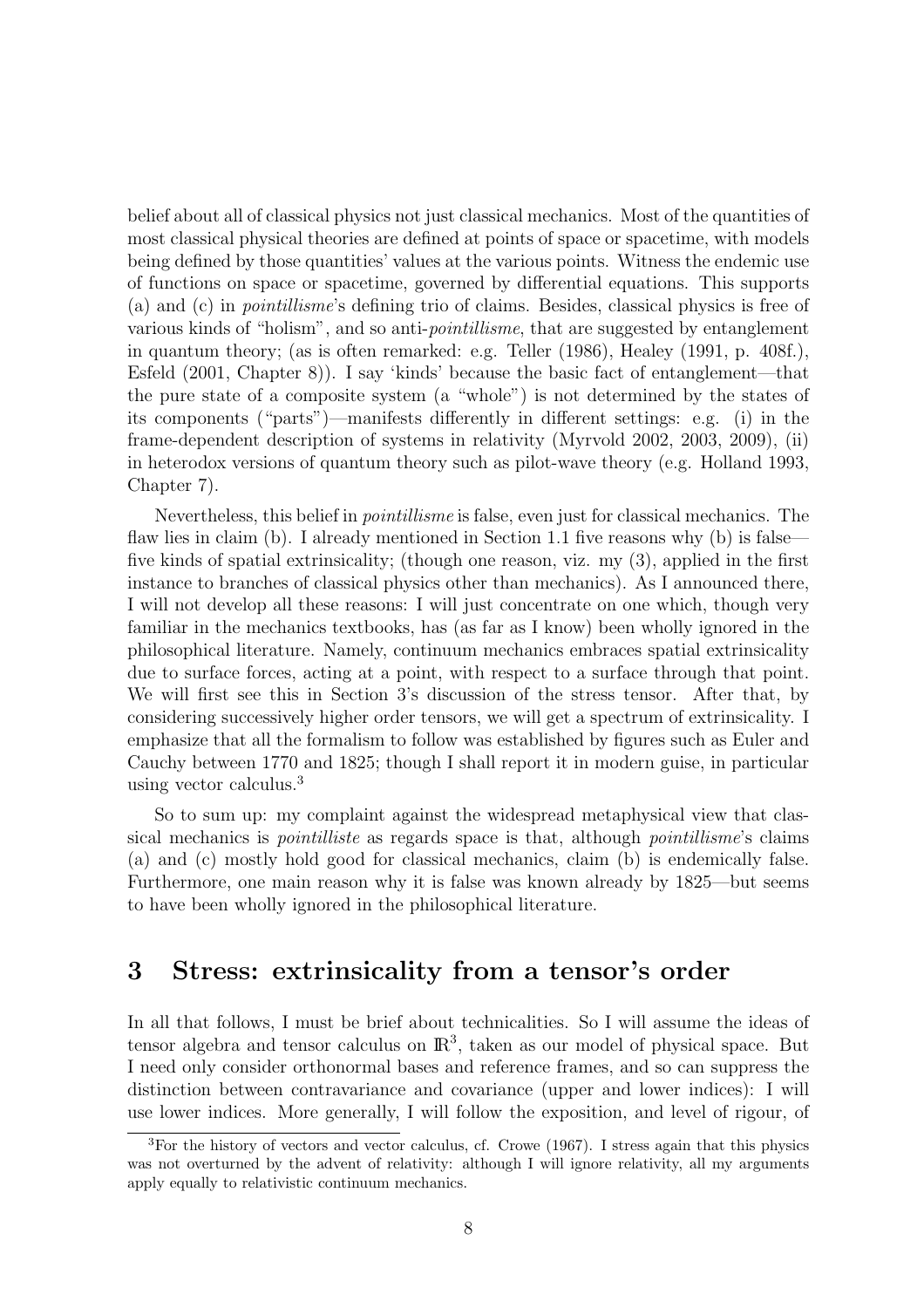Gonzalo and Stuart's<sup>4</sup> excellent text (2008): where the details I must suppress, and much more, can be found. (The same material is treated with more rigour (e.g. about measure theory; cf. (1) in Section 1.1) in texts such as Gurtin (1981), Marsden and Hughes (1983) and Truesdell (1991).)

I will also "let pointillisme off the hook" about the foundations of geometry. That is, I will allow that the *pointilliste* can invoke any ideas and results of geometry, in particular of tensor algebra and tensor calculus, as legitimately as the rest of us. But this allowance is a matter of not flogging a dead horse, rather than conviction: my (2006) argues that the pointilliste has grave trouble with geometry, in particular tensor calculus.

From now on, the basic idea will be that a continuous body is placed in physical space  $\mathbb{R}^3$  by occupying a suitable set  $B \subset \mathbb{R}^{3.5}$  B is called the placement or configuration of the body. I will not be precise about how to define 'suitable set'. Suffice it to make two comments: the first technical, the second philosophical. (i): The main technical desideratum is that the meaning of 'suitable' should enable one to secure the invaluable integral theorems of vector calculus (such as the divergence and Stokes' theorems); and so one usually requires  $B$  to consist of a finite number (usually one!) of open bounded disjoint components, and for the boundary  $\partial B$  to be piecewise smooth and orientable; (cf. e.g. Gonzalo and Stuart (2008, p. 54) or Kellogg (1967)). (ii): Unfortunately, most philosophical discussion of what 'suitable' should mean has been divorced from (i), and dominated by traditional verbal conundrums about whether two continuous bodies can touch each other: Smith (2007) is a fine attempt to connect the philosophical discussion to the physics.

Building on this basic idea, this Section considers the forces exerted on the (material points constituting the) body at points  $x \in B$ . The next Section considers the distortion of the body.

### 3.1 The need for surface forces

We begin with a type of force that *pointillisme can* accommodate: more precisely, can accommodate once we set aside the other kinds of spatial extrinsicality listed in Section 1.1! Namely, body forces. These are forces exerted on the body's material points at a distance, and so without regard to any contact between parts of the body, or between the body and its environment. The archetypal example is gravity. We model such a force with a continuous (or at least: suitably integrable) function on  $B$ . Thus the body force field, per unit volume, exerted by an external influence on  $B$  is a vector-valued function  $b: B \to V$ . (We will write V, rather than  $\mathbb{R}^3$ , for the (unique!) 3-dimensional real vector space, when it is not being interpreted as physical space.) So the resultant force on a sub-volume  $\Omega \subset B$  is:  $r_b(\Omega) = \int_{\Omega} b(x) dV_x$ .

<sup>4</sup>Whom I thank for permission to reproduce Figures 1 to 3 below.

<sup>&</sup>lt;sup>5</sup>The Newtonian model of physical space is sometimes taken to be the affine space  $E^3$  ('E' for Euclid), rather than  $\mathbb{R}^3$ . But for simplicity, I "keep the origin" and use  $\mathbb{R}^3$ .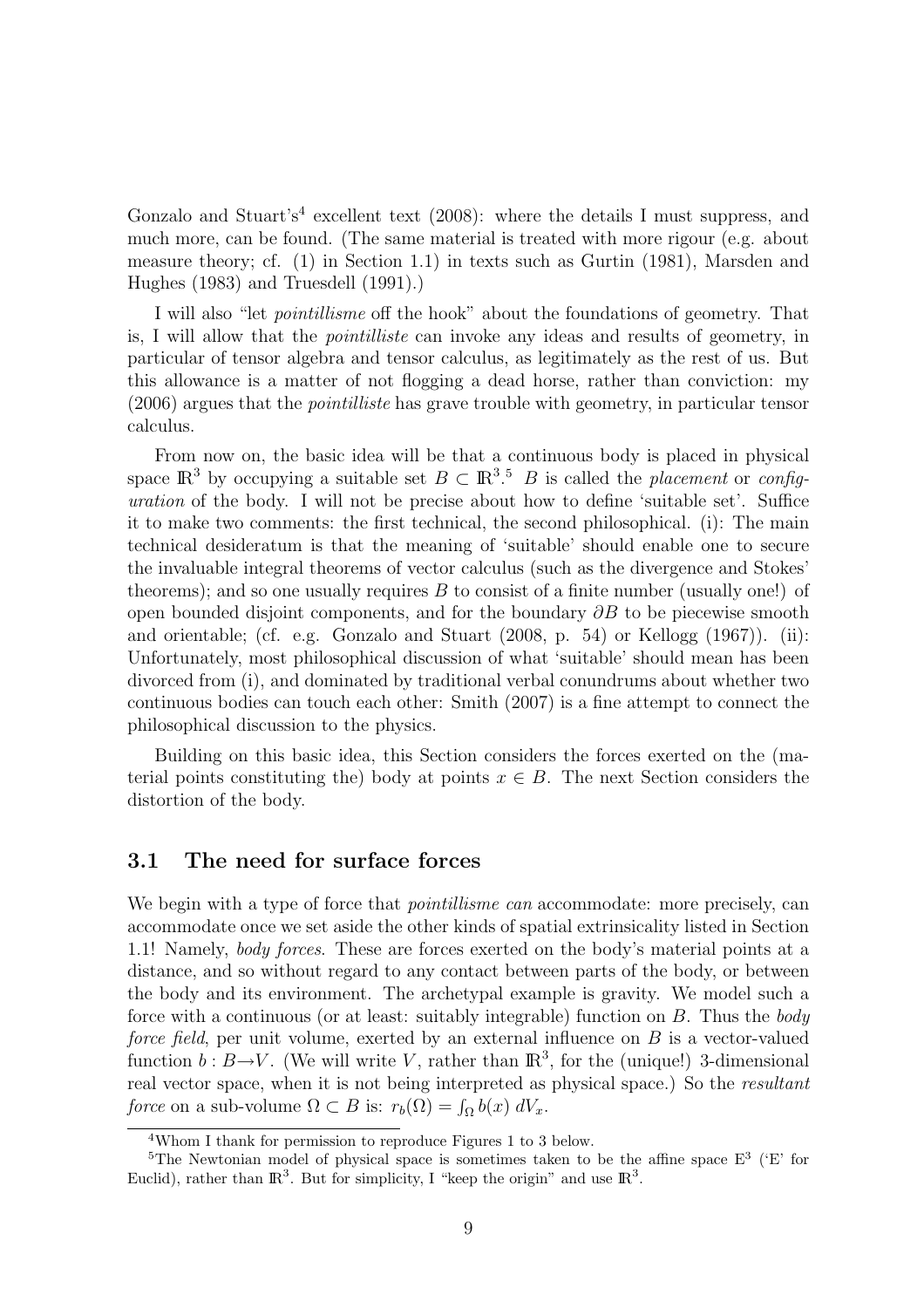Similarly for the body force's influence on rotational motion, as encapsulated in the idea of torque. I shall not go into details about the need for this idea. Suffice it to say that continuum mechanics needs the idea of the torque on  $\Omega$  about a point z, given by:  $\tau_b(\Omega) = \int_{\Omega}(x - z) \times b(x) dV_x$ . And under our present (charitable!) assumptions, *pointillisme* can no doubt accommodate the torque  $\tau_b(\Omega)$  just as well as  $r_b(\Omega)$ .

But continuum mechanics also needs the idea of a surface force. Physically, this is a force that arises by contact; and its mathematical representation requires relativizing the force to the surface along which there is contact. This latter idea is fairly intuitive, when the surface in question is the body's boundary and the force is exerted on the body at the surface by the environment (or vice versa): this is called an 'external surface force'.

But in order to describe how a body resists being broken up by forces that vary across its spatial extent, continuum mechanics also needs internal surface forces. Indeed, it needs to consider at any point x within  $B$ , with respect to an *arbitrary* surface Γ through x, the surface force exerted by the material on one side of Γ, on the material on the other side. Nowadays, textbooks take this idea in their stride. That may seem fair enough, since after all, under small enough forces, a distorted body does not break up along any internal surface; so presumably the description of the body will need some sort of balance of forces across every such surface. But prima facie, the idea is puzzling: how can a force exerted on an internal material point "pull on the point with respect to" a surface? And certainly, to consider all such surfaces through all internal points amounts to a major expansion of the framework for describing forces, compared to a body force's resultant force and torque,  $\tau_b(\Omega)$  and  $r_b(\Omega)$ . So it is unsurprising that historically, it was a major struggle to articulate the need for this idea. (It is no doubt also unsurprising that the first person to realize this need, and the expanded framework's *sufficiency* for describing continua, was that monumental genius, Euler—in the 1770s: for details, cf. e.g. Casey (1992), Wilson 1998 (Section 6).)

History aside, the mathematical representation of internal surface forces is given by the Euler-Cauchy Cut Principle, as follows. Let us write  $\hat{n} : \Gamma \rightarrow V$  for the unit normal field on an arbitrary oriented surface Γ. Then the Principle postulates that the internal surface force per unit area on  $\Gamma$  is represented by the *surface force* field (also called traction field)  $t_{\hat{n}} : \Gamma \rightarrow V$ . As with body forces, we can define a resultant force on Γ by integration: it is  $r_s(\Gamma) := \int_{\Gamma} t_{\hat{n}}(x) dA_x$ . Here, the main point for us is that the subscript  $\hat{n}$  indicates that the function's value for a point  $x \in \Gamma$  depends on the surface Γ: the nature of this dependence will be our next topic, in Section 3.2.

## 3.2 The stress tensor

In this Section, a natural simplifying assumption about how the traction field  $t_{\hat{n}}$  depends on the surface Γ will imply a simple and powerful representation of the field: viz. the stress tensor. This assumption is called 'Cauchy's postulate'. When taken together with two mild continuity assumptions, it implies an analogue, for the traction field, of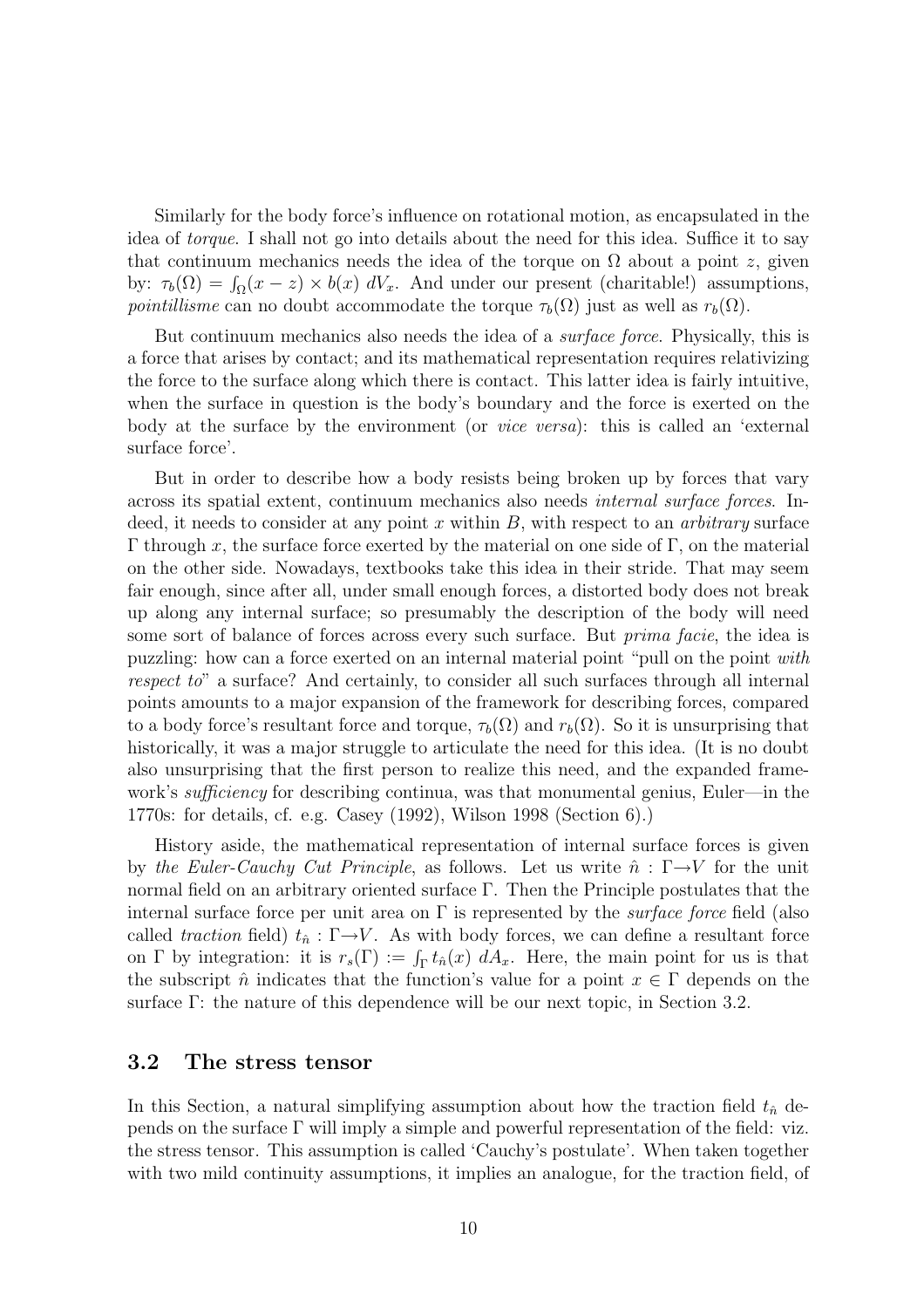Newton's Third Law (that action and reaction are equal and opposite). This is often called 'Cauchy's Lemma'. Then Cauchy's Lemma yields (with no further assumptions) Cauchy's Theorem: that the traction field at any point is encoded by a second-order tensor, the (Cauchy) stress tensor. This is, essentially, a  $3 \times 3$  matrix with the usual elementary rules for transforming under a change of basis vectors.

*Cauchy's postulate* says that the traction field  $t_{\hat{n}}$  depends on Γ only via its unit normal  $\hat{n}$  at the argument-point  $x \in \Gamma$ . That is: writing N for the unit sphere in  $V \equiv \mathbb{R}^3$ , there is a function  $t : N \times B \rightarrow V$ , called the *traction function* for B, such that:

$$
t_{\hat{n}}(x) = t(\hat{n}(x), x). \tag{3.1}
$$

Thus surfaces  $\Gamma_1, \Gamma_2, \ldots$  that are tangent to each other, with the same normal, at x must have the same traction vector at  $x$ . Cf. Fig. 1.



Figure 1: Cauchy's postulate: surfaces through a point x with normal n at x share the same traction vector **t** at **x**.

This is the main assumption required for Cauchy's Lemma.

*Cauchy's Lemma*: Assume (i) that  $t(\hat{n}, x)$  is continuous, and (ii) that the resultant surface force on a body, divided by the surface area, goes to zero as the body's volume tends to zero, i.e. that

$$
\frac{1}{\operatorname{area}(\partial \Omega)} \int_{\partial \Omega} t(\hat{n}(x), x) \, dA_x \to 0 \,, \text{ as } \operatorname{vol}(\Omega) \to 0. \tag{3.2}
$$

It follows that:  $t(-\hat{n}, x) = -t(\hat{n}, x)$ . That is: the traction field obeys a law of action and reaction: at each point  $x$ , the traction exerted by material on one side of a surface  $Γ$  through x upon the material on the other side is equal and opposite to the traction exerted by the latter material on the former.

This Lemma now yields Cauchy's Theorem, which says that  $t$  is given by a secondorder tensor, i.e. a linear map on V. (I will denote the set of such linear maps  $V \rightarrow V$ by  $\text{End}(V)$ .)

*Cauchy's Theorem*: Under these conditions,  $t(\hat{n}, x)$  is linear in  $\hat{n}$ . That is: there is at x a second-order tensor  $S(x)$ , i.e. a linear map  $S(x) : V \to V$ , such that  $t(\hat{n}, x) = S(x)\hat{n}$ .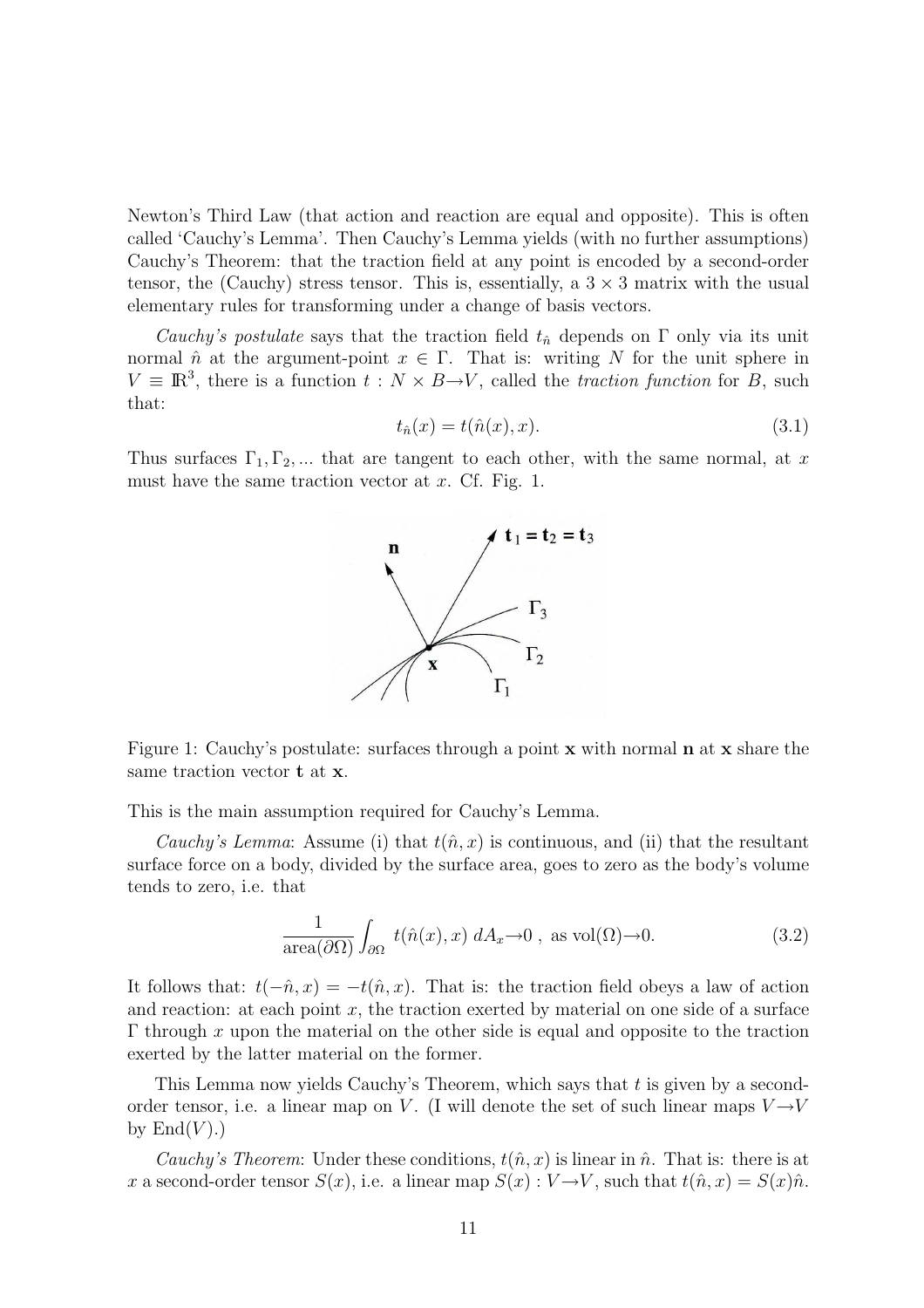Let me put this less abstractly, in terms of components. Recall that the components of a second-order tensor  $S: V \rightarrow V$ , in any orthonormal frame (i.e. trio of orthogonal unit vectors)  $(e_1, e_2, e_3)$ , are defined to be the nine numbers  $S_{ij} := e_i \cdot S(e_j)$ . One readily checks that Cauchy's Theorem, i.e.  $t(\hat{n}, x) = S(x)\hat{n}$ , implies that the nine components of  $S(x)$  are the components (in the elementary sense for vectors) of the three traction vectors  $t(e_j, x)$  for the three coordinate planes through x. The ideas underlying this check are that:

(i) a second-order tensor encodes the idea of extracting a real number as a bilinear function of two vectors; and

(ii) a vector in  $V \equiv \mathbb{R}^3$  is normal to a plane; in particular, each basis vector defines a coordinate plane to which it is normal: and putting (i) and (ii) together, we infer that

(iii) the components of three vectors, each defined with respect to one of three mutually perpendicular planes, can be represented by a second-order tensor. Cf. Fig. 2.



Figure 2: The traction vectors for the coordinate planes with normals  $e_1$ ,  $e_2$  and  $e_3$  at x.

The Cauchy stress tensor S is fundamental to all of continuum mechanics; and we will return to it in Section 5. There we will build on this Section's idea that a tensor encodes how a physical quantity can be relative to the lines or planes through a point; and that this implies spatial extrinsicality. More specifically: we will see how going to successively higher-order tensors gives a spectrum of spatial extrinsicality. This will be illustrated by elasticity. But to understand that, we first need the idea of strain.

## 4 Strain: haecceitist kinematics

I now turn from dynamics to kinematics: from forces, that cause a body to accelerate and-or deform, to the geometric description of motion and deformation. This Section has two goals. In Section 4.1, I introduce deformation and related ideas, especially strain. I emphasize how the mathematics takes for granted the underlying identity of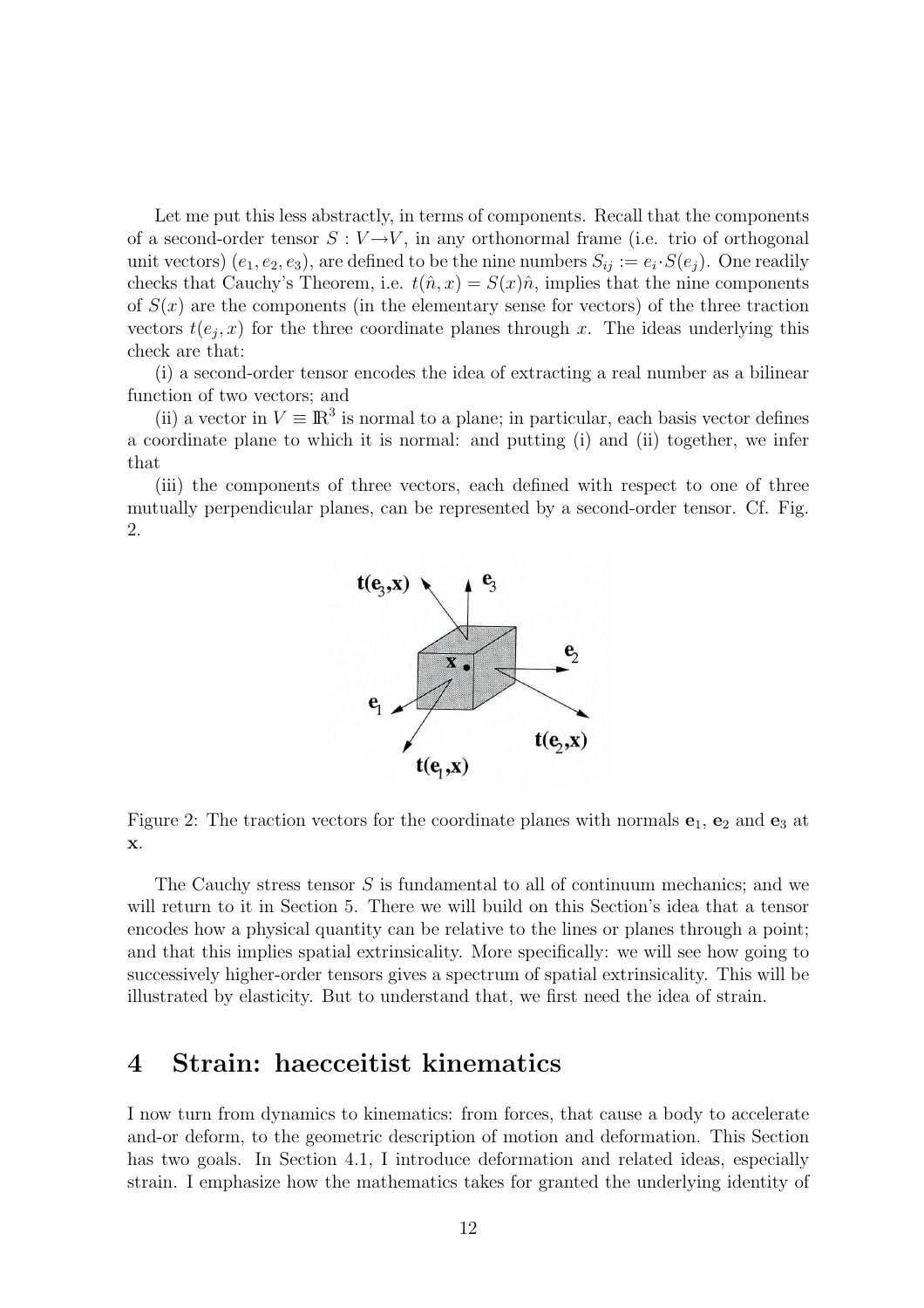the body's material points: hence the title's mention of 'haecceitism'. In Section 4.2, I discuss strain. It will be clear that there are various measures of this. For simplicity, I discuss just one: the Cauchy-Green strain tensor.

### 4.1 The description of deformations

At any instant, a body occupies a (suitable) open subset B of  $\mathbb{R}^3$ . The set B does not by itself define the configuration of the body, since it does not specify which material point (infinitesimal point-mass) is at which point within  $B$ : think of how rotating a solid ball around its centre gives different configurations with the same occupied sphere.

But having noted this, we will not need to represent in the formalism: we can take the placement of material points at spatial points as understood, and call B a configuration. This is to be compared with some other configuration B'. We write  $X \in$  $\mathbb{R}^3$ , called *material coordinates*, for the location of a material point in B; and  $x \in \mathbb{R}^3$ , called *spatial coordinates*, for its location in  $B'$ . Thus we compare the configurations, and keep track of each material point, by  $x$  and  $X$  being functions of each other:  $x = x(X)$  and  $X = X(x)$ . We call B the reference configuration, and B' the deformed *configuration*; although, as in the ball example,  $B'$  may have the same shape as (even be the same subset of  $\mathbb{R}^3$  as) B. We focus on x being a function of X, rather than vice versa. So we define the *deformation map*  $\phi : B \ni X \mapsto \phi(X) := x \in B'$ . (This yields the obvious ancillary notion, viz. the *displacement field*  $u : B \to V \equiv \mathbb{R}^3$  defined by  $u(X) := \phi(X) - X \in V$ . But we will not need this.)

We assume the deformation map  $\phi$  is 1-1, onto, of positive determinant, and smooth. Then we can expect to describe the local nature of a deformation using the *deformation* gradient (a second-order tensor)  $F := \nabla \phi : X \in B \mapsto \nabla \phi(X) \in \text{End}(V)$ . In particular, we focus on the case where B is a small ball, often written as  $\Omega$ , of radius  $\alpha$ , and its image  $\Omega' = \phi(\Omega)$ ; and we consider the limit as  $\alpha \rightarrow 0$ . We use 'strain' as a general term to describe the limiting relative differences in the shapes of  $\Omega$  and  $\Omega'$ ; and so we envisage various measures of strain defined in terms of F.

### 4.2 The Cauchy-Green strain tensor

One such measure is the Cauchy-Green strain tensor C. It is often useful because (as we shall see) it does not encode information about any overall rotation that there might be in the deformation from  $B$  to  $B'$ .

C is defined by multiplying F (on the left) by its transpose  $F^T$ . That is:  $C :=$  $F^T F : B \to \text{End}(V)$ . To interpret this definition, consider the ball  $\Omega$  of radius  $\alpha$ around  $X \in B$ , and any two unit vectors  $\hat{e}$  and  $\hat{d}$ , thus defining points  $Y = X + \alpha \hat{e}$  and  $Z = X + \alpha \bar{d}$  on the surface of  $\Omega$ . Let  $x, y, z$  denote the corresponding deformed points in  $\Omega'$ , and let  $\theta \equiv \theta(\hat{e}, \hat{d})$  be the angle between the vectors  $v := y - x$  and  $w := z - x$ . Cf. Figure 3.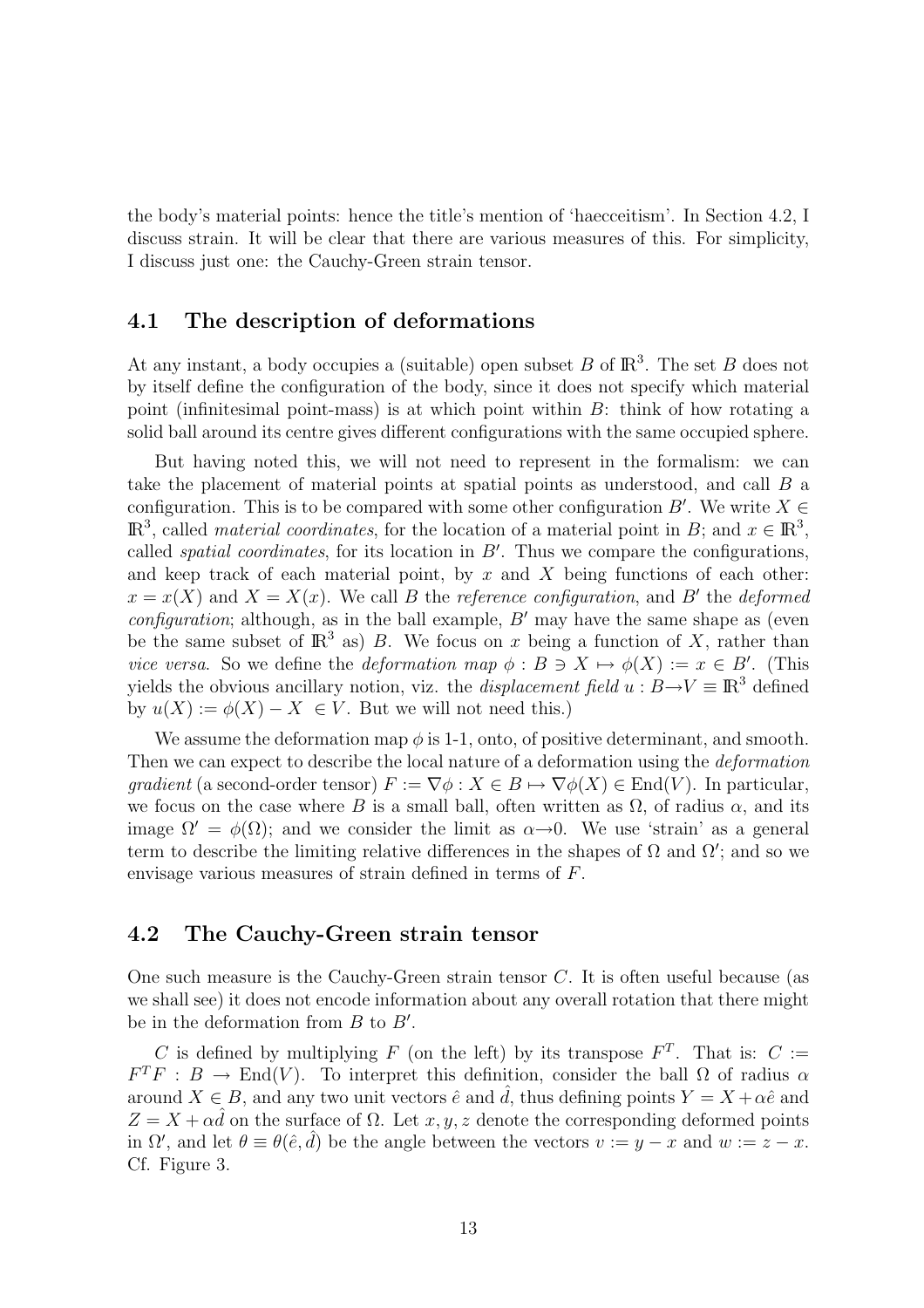

Figure 3: Interpreting the strain tensor C. Three points  $X, Y, Z$  in  $\Omega$  are mapped to corresponding points  $x, y, z$  in  $\Omega'$ . C quantifies the limiting changes in the relative position and orientation of the points.

Then it is readily shown that as  $\alpha \rightarrow 0$ :

$$
\frac{|y-x|}{|Y-X|} \to \sqrt{[\hat{e} \cdot C\hat{e}]} =: \lambda(\hat{e}), \quad \frac{|z-x|}{|Z-X|} \to \sqrt{[\hat{d} \cdot C\hat{d}]} =: \lambda(\hat{d}); \text{ and } (4.1)
$$

$$
\theta \equiv \cos^{-1}\frac{v \cdot w}{|v||w|} \to \cos^{-1}\frac{\hat{e} \cdot C\hat{d}}{\lambda(\hat{e})\lambda(\hat{d})} =: \cos^{-1}(\gamma(\hat{e}, \hat{d})).
$$

Thus the limiting value  $\lambda(\hat{e})$  is called the *stretch* in the direction  $\hat{e}$  at X. It is the limit of the ratio of deformed length to initial length for line segments that initially lie along  $\hat{e}$  at X. And the angle  $\gamma(\hat{e}, \hat{d})$  is the limiting value of  $\theta$  as Y and Z tend to X along  $\hat{e}$  and  $\hat{d}$ . Denoting the angle between  $\hat{e}$  and  $\hat{d}$  by  $\Theta(\hat{e}, \hat{d})$ , the limiting change in angle between these line segments at X, i.e. the quantity  $\gamma(\hat{e}, \hat{d}) - \Theta(\hat{e}, \hat{d})$ , is called the *shear* between  $\hat{e}$  and  $\hat{d}$  at X.

# 5 Elasticity: further along the spectrum of extrinsicality

We reviewed in Section 3 how a second-order tensor at a point, such as the stress tensor, encodes the idea of extracting a real number as a bilinear function of two vectors there; or equivalently, of giving one vector as a function of another. The emphasis there was on how, since a vector defines (and is defined by) the plane to which it is normal, this corresponds to a function from planes through the point to vectors at it: for the stress tensor, the vector is the traction field (with respect to any surface tangent to the given plane).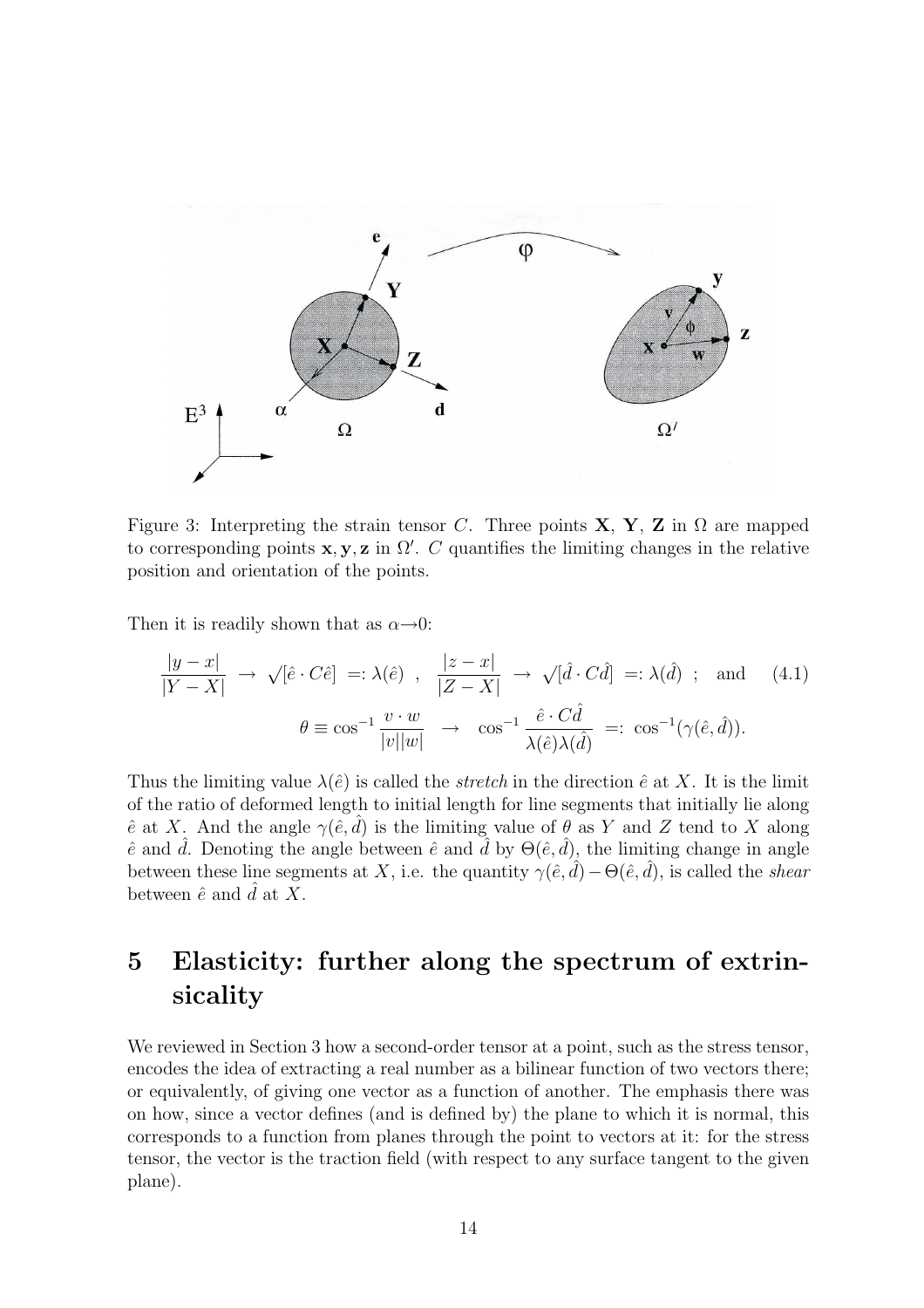I now turn to the way in which tensor algebra provides a spectrum of spatial extrinsicality, viz. by going to successively higher-order tensors, i.e. multilinear functions of successively more than two vectors. In particular: by combining the ideas of stress and strain, we can find physically important quantities that lie further along this spectrum. Thus the main quantitative relationships between stress and strain are given by a fourth-order tensor—with the appropriate name 'elasticity'. Such a tensor corresponds to extracting a real number from a quadrilinear function of four vectors. The details are as follows.

The main physical idea is simply that stress arises from strain! That is: when we deform a body, putting it under strain, restorative forces arise, preventing it from falling apart (at least for small strains!). The details of exactly what stress arises depend of course on the constitution of the body. In particular, we define an elastic solid as one in which the stress at any point  $X \in B$  depends only on the present strain, as encoded by the deformation gradient  $F$  at  $X$ : not on its rate of change, nor on its past history. This represents a generalization of the familiar Hooke's law, that the force (stress, tension) in a stretched spring is proportional to its extension (strain). Formally: for an elastic solid, the Cauchy stress tensor S is of the form

$$
S(X,t) = \hat{S}(F(X,t),X), \quad \forall X \in B \tag{5.1}
$$

where  $\hat{S}$ : End(V) × B  $\rightarrow$  End(V) is a function, called the *stress response function*, that depends on the body's constitution; and t of course represents time.

Now we can already see why there is a physically important fourth-order tensor. Let us for simplicity consider a *homogeneous* elastic solid, for which  $\hat{S}(F, X)$  is independent of its second argument X. So:  $S(X,t) = \hat{S}(F(X,t))$ . Then we expect to use the tensor calculus (essentially: multi-variable calculus) to analyse how S depends on its argument F. So we consider the derivatives of the components of  $\hat{S}$  with respect to the components of F. This gives a four-index quantity: it is indeed a fourth-order tensor, the *elasticity tensor*, which I write as  $E$ :

$$
E_{ijkl} := \frac{\partial \hat{S}_{ij}}{\partial F_{kl}} \,. \tag{5.2}
$$

## 6 Conclusion: yet more extrinsicality

It is clear that as regards physics, the discussion in Sections 3 to 5 has barely scratched the surface: there is much more to be said about continuum mechanics. The same goes, I submit, for philosophy. In particular, as regards pointillisme: for brevity, I have restricted my critique. I have set aside various kinds of, or sources of, extrinsicality both physical and philosophical. I will not now lift these restrictions, nor even repeat the list of them from Section 1.1—why flog a dead horse?

But as a final remark, I will mention that yet "more" extrinsicality ensues when contingent claims, in particular the laws of a theory, are allowed as implicit premises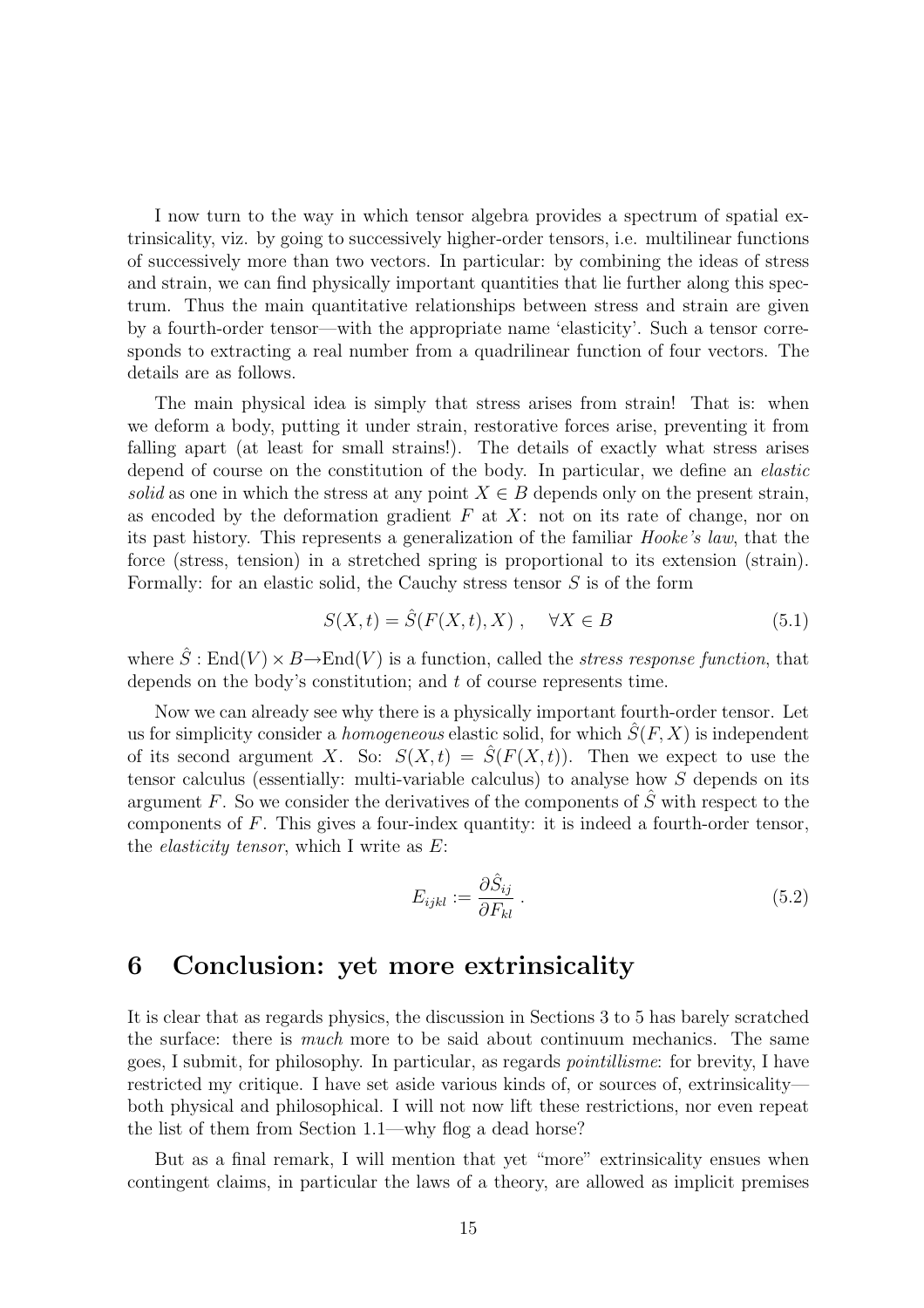in the implications that make a property extrinsic. In other words: many properties that are intrinsic in philosophers' (kind of) sense are nomically very extrinsic. That is: their ascriptions, when taken together with laws, will have many implications for states of affairs beyond the property's instance. Let me mention two very striking examples, each with a reference.

(1): The position, and even the existence, of a classical point-particle is nomically extrinsic, when we consider how classical particles are constituted, by decoherence, from the quantum state; (Butterfield (2006a, Section 5)).

(2): The second example is purely classical, and concerns point-particles in a Newtonian world, interacting by instantaneous forces such as gravity; (the forces need not have an inverse-square dependence on distance). It is due to Schmidt (1997, 1998). He proves that a particle's trajectory in spacetime, over a finite time-interval (no matter how short!), completely determines its trajectory throughout all time—regardless of how the other particles are moving. Agreed, the theorem needs some assumptions; but they are entirely reasonable.<sup>6</sup> Thus the innovation here, in comparison with the usual idea of determinism for Newtonian gravity, is as follows. Usually one specifies the positions and momenta of all the point-particles across all of space at an instant. But here, one uses the idea that in a finite time-interval (no matter how short!), the trajectory of the particle one is considering encodes information about all the other particles' influence on it: and then the theorem is that it in fact encodes enough information to determine the entire future and past trajectory.

Let us transcribe this result into our jargon of nomic extrinsicality. That is, let us spell out its consequences for how much is implied about the rest of the universe by a statement of the history of the particle(s) in a spacetime region—when the implication is allowed to use the laws of motion and the reasonable assumptions as implicit premises, together with the particular history. The result is very striking. Namely: the history of a particle in a spacetime region of finite but arbitrarily small extent is nomically as extrinsic as one could imagine it to be. For when taken together with the laws of motion and reasonable assumptions, this small patch of history implies the particle's entire history!

Acknowledgements:— I am very grateful to audiences in Cambridge, Melbourne, and at the ESF conference in Zeist, and to A. Caulton, W. Myrvold, M. Wilson and the editor, for helpful conversations and comments. I thank O. Gonzalo, A. Stuart and Cambridge University Press, for permission to reproduce Figures 1 to 3 from A First Course in Continuum Mechanics, copyright 2008.

Trinity College Cambridge CB2 1TQ

 ${}^{6}$ Namely: (i) the number of particles is finite; (ii) there is a distance less than which no pair of particles ever approach each other; (iii) there is a speed that no particle ever exceeds; (iv) like (iii): there is an acceleration (and so on for higher derivatives) that no particle ever exceeds. Cf. Schmidt (1997, p 446), (1998, pp. 83-84).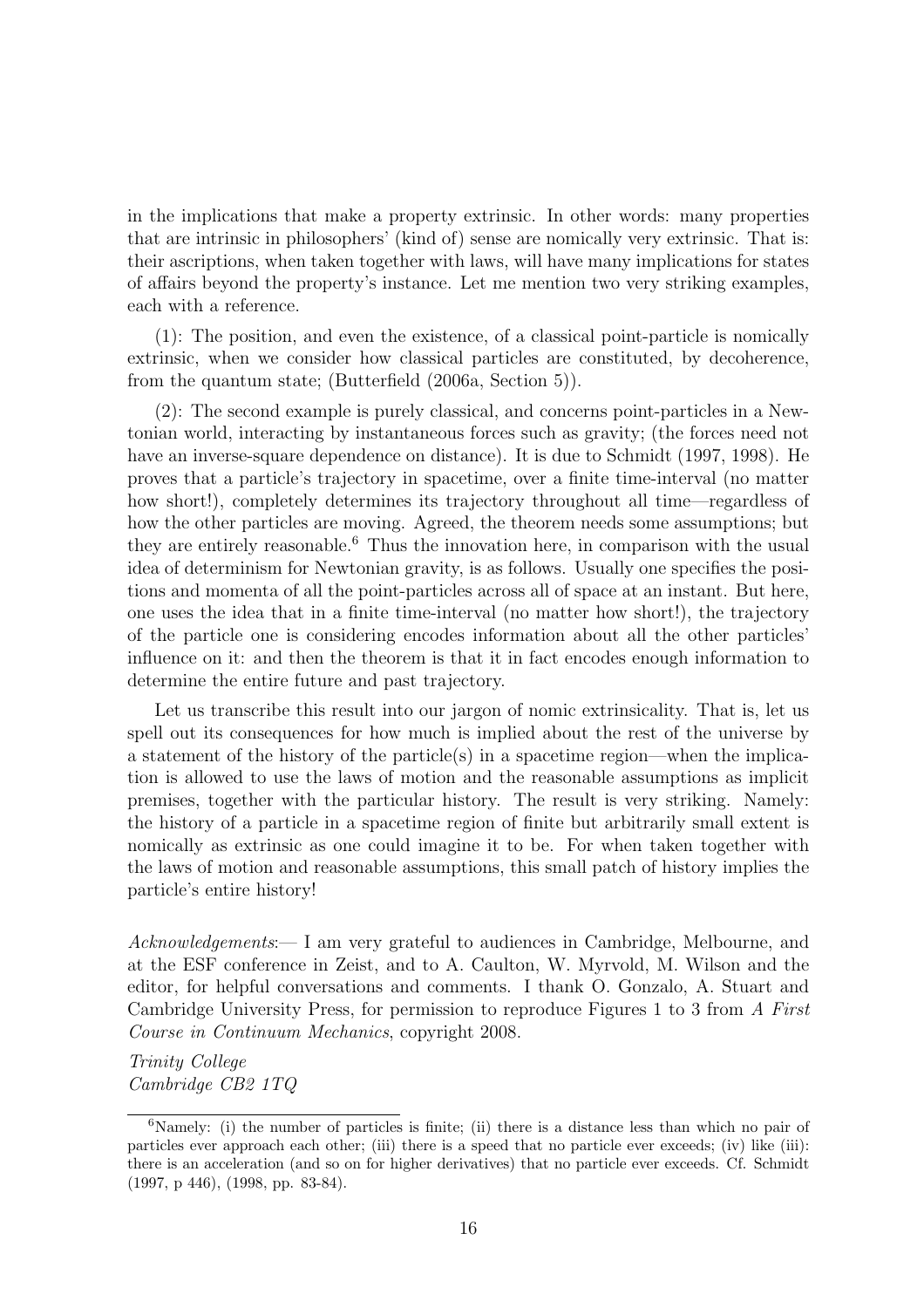# 7 References

Belot, G. [1998]: 'Understanding Electromagnetism', British Journal for the Philosophy of Science, 49, pp. 531-555.

Butterfield, J. [2004]: 'On the Persistence of Homogeneous Matter', available at: physics/0406021: and at http://philsci-archive.pitt.edu/archive/00002381/ Butterfield, J. [2004a]: 'Between Laws and Models: some philosophical morals of Lagrangian mechanics'; available at: physics/0409030; philsci-archive.pitt.edu/archive/00001937/ Butterfield, J. [2004b]: 'Aspects of modality in analytical mechanics', in P. Weingartner and M. Stoeltzner (eds), Formale Teleologie und Kausalitat in der Physik, Mentis; pp. 160-198; available at: physics/0210081; philsci-archive.pitt.edu/archive/00001192 Butterfield, J. [2005]: 'On the Persistence of Particles', in Foundations of Physics, 35, pp. 233-269, available at: physics/0401112; philsci-archive.pitt.edu/archive/00001586/. Butterfield, J. [2006]: 'Against *Pointillisme* about Geometry', in *Time and History:* Proceedings of the 28th Ludwig Wittgenstein Symposium, 2006, ed. F. Stadler and M. Stöltzner, Ontos Verlag, pp. 181-222; available at:

http://philsci-archive.pitt.edu/archive/00002552/ or arxiv.org/abs/physics/0512063. Butterfield, J. [2006a]: 'The Rotating Discs Argument Defeated', in British Journal for the Philosophy of Science 57, pp. 1-45; available at:

http://philsci-archive.pitt.edu/archive/00002382/

Butterfield, J. [2006b]: 'Against Pointillisme about Mechanics', in British Journal for the Philosophy of Science 57, pp. 709-753; available at:

http://philsci-archive.pitt.edu/archive/00002553/ or http://arxiv.org/abs/physics/0512064. Casey, J. [1992]: 'The Principle of Rigidification', Archive for the History of the Exact Sciences 49, pp. 329-383.

Crowe, M. [1967]: A History of Vector Analysis, Notre Dame University Press; reprinted by Dover.

Esfeld, M. [2001]: Holism in Philosophy of Mind and Philosophy of Physics, Kluwer Academic.

Gonzalo, O. and Stuart, A. [2008]: A First Course in Continuum Mechanics, Cambridge University Press.

Gurtin, M. [1981]: An Introduction to Continuum Mechanics, Academic Press.

Healey, R. [1991]: 'Holism and Nonseparability', Journal of Philosophy 88, pp. 393- 421.

Holland, P. [1993]: The Quantum Theory of Motion: an account of the de Broglie-Bohm causal interpretation of quantum mechanics, Cambridge University Press.

Kellogg, O. [1954]: Foundations of Potential Theory, Dover reprint of a 1929 original published by J. Springer.

Lehmkuhl, D. [2010]: 'Mass-energy-momentum: only there because of spacetime?', forthcoming in British Journal for the Philosophy of Science; available at: http://philsciarchive.pitt.edu/archive/00005137/

Lewis, D. [1983]: 'Extrinsic Properties', Philosophical Studies, 44, pp. 197-200; reprinted in Lewis [1999]; page references to reprint.